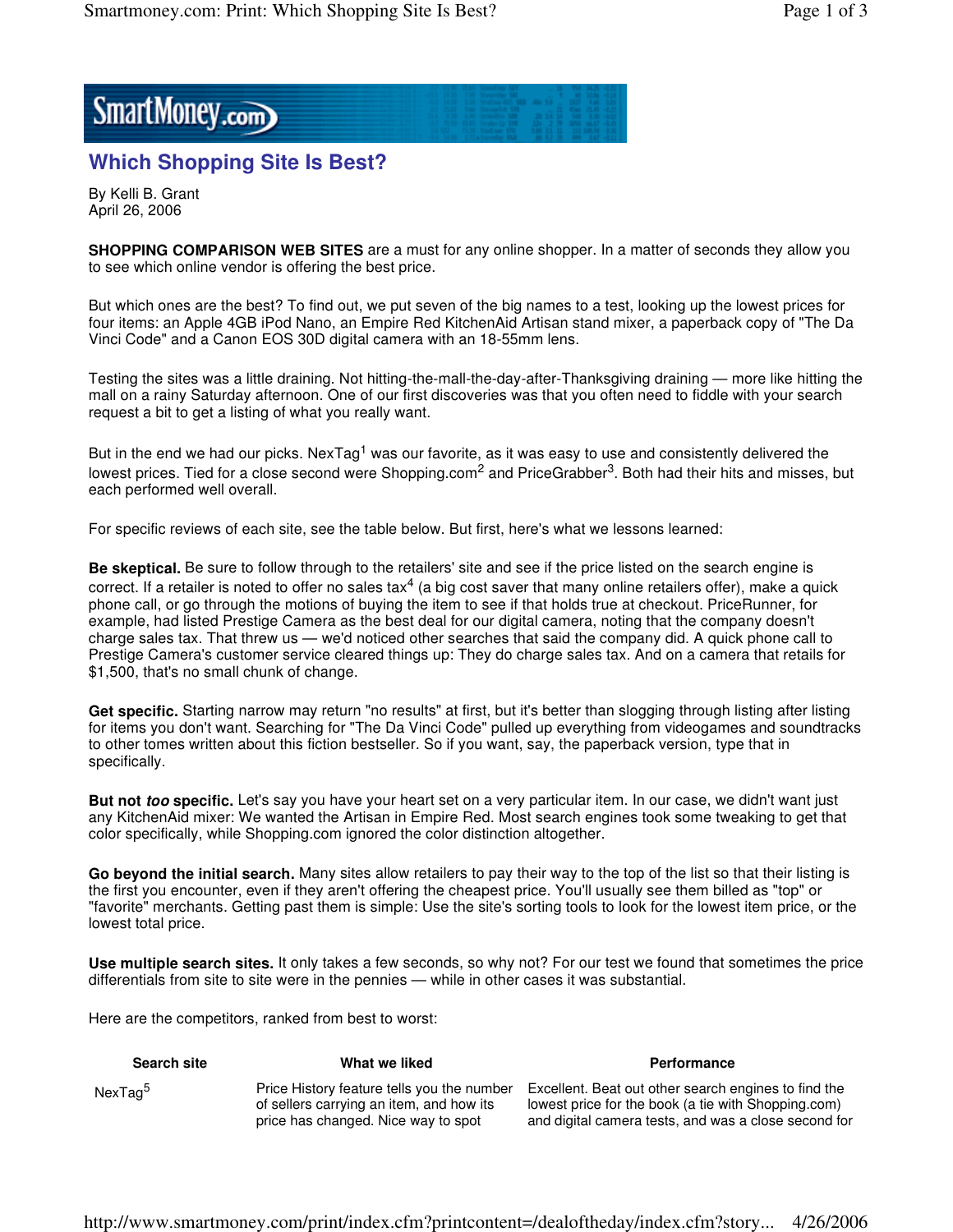|                                                                                                                                                                                                                                                                                                               | items on the discount.                                                                                                                                                                                                                                                                   | the iPod.                                                                                                                                                                                                                                                                                                                                                                  |
|---------------------------------------------------------------------------------------------------------------------------------------------------------------------------------------------------------------------------------------------------------------------------------------------------------------|------------------------------------------------------------------------------------------------------------------------------------------------------------------------------------------------------------------------------------------------------------------------------------------|----------------------------------------------------------------------------------------------------------------------------------------------------------------------------------------------------------------------------------------------------------------------------------------------------------------------------------------------------------------------------|
| PriceGrabber.com <sup>6</sup>                                                                                                                                                                                                                                                                                 | Many retailers offer so-called shopping<br>cart sales. The listed price is one amount,<br>but when you add an item to your cart,<br>you'll get an additional discount.<br>PriceGrabber picks up on this with "Get a<br>Better Price" notes in its listings.                              | Great. Beat out other search engines when we<br>searched for the iPod, and returned competitively low<br>prices for the others.                                                                                                                                                                                                                                            |
| Shopping.com <sup>7</sup><br>(Partner<br>DealTime.com <sup>8</sup> offers<br>identical results.)                                                                                                                                                                                                              | Extensive customer reviews and ratings<br>help you figure out if the price is right for<br>the item quality.                                                                                                                                                                             | Great. It beat out other search engines for the book<br>test (a tie with NexTag), and had consistently<br>competitive prices for the others. It isn't always<br>attentive to details. In our mixer test, it initially<br>seemed to have the lowest price - except it applied<br>to a melon-colored mixer. The Empire Red one from<br>the same site cost \$15 more.         |
| ShopZilla <sup>9</sup><br>(Partner BizRate<br>Shopping Search <sup>10</sup> ,<br>offers identical results.)                                                                                                                                                                                                   | "Smart Choice" box highlights the lowest<br>price from a reputable retailer, making it<br>easy to skip past retailers who didn't have<br>many customer reviews or were<br>otherwise questionable.                                                                                        | Good. Its prices were always among the lowest, but<br>it isn't always attentive to details. In our search for<br>the Canon digital camera, it failed to make the<br>distinction between cameras sold with or without the<br>lens.                                                                                                                                          |
| Froogle <sup>11</sup>                                                                                                                                                                                                                                                                                         | Mapping feature allows you to search for<br>mixers in stores near you, thus avoiding<br>the trap of shipping fees.                                                                                                                                                                       | Hit or miss. Froogle is one of the few sites that lists<br>only the base price rather than the total price, which<br>incorporates shipping and sales tax. That means<br>more work for the consumer. Google did not respond<br>to requests for comment.                                                                                                                     |
| Yahoo! Shopping <sup>12</sup>                                                                                                                                                                                                                                                                                 | Available web site coupons are noted<br>along with the base price. During our<br>KitchenAid search, for example, the<br>engine found that Sears is offering a free<br>shipping promotion through May 7, and<br>Etronics.com is giving away free gifts with<br>purchases of \$50 or more. | So-so. Yahoo returned competitive prices, but<br>required more work from the consumer. Only a few<br>listings offered sales tax and shipping information,<br>while most had "Check Store" notes. Yahoo<br>Shopping did not respond to requests for comment.                                                                                                                |
| PriceRunner.com <sup>13</sup>                                                                                                                                                                                                                                                                                 | View buying advice for technical items,<br>say, televisions or digital cameras.                                                                                                                                                                                                          | Skip it. Some information was flat-out wrong (see<br>"Be Skeptical" section above). Other search results<br>were woefully slim, with only one or two retailers<br>listed. Martin Andersen, general manager for the site,<br>says that's because PriceRunner has been slowly<br>building since its summer 2005 debut. More sections<br>and items are being added over time. |
| Links in this article:<br><sup>1</sup> http://www.nextag.com/<br><sup>2</sup> http://www.shopping.com/<br><sup>3</sup> http://www.pricegrabber.com/<br><sup>5</sup> http://www.nextag.com/<br><sup>6</sup> http://www.pricegrabber.com/<br>7http://www.shopping.com/<br><sup>8</sup> http://www.dealtime.com/ | <sup>4</sup> http://www.smartmoney.com/dealoftheday/index.cfm?story=20050914                                                                                                                                                                                                             |                                                                                                                                                                                                                                                                                                                                                                            |
| <sup>9</sup> http://www.shopzilla.com/                                                                                                                                                                                                                                                                        |                                                                                                                                                                                                                                                                                          |                                                                                                                                                                                                                                                                                                                                                                            |

<sup>10</sup>http://www.bizrate.com/

<sup>11</sup>http://froogle.google.com/

<sup>12</sup>http://shopping.yahoo.com/

<sup>13</sup>http://www.pricerunner.com/

URL for this article:

http://www.smartmoney.com/dealoftheday/index.cfm?story=20060426